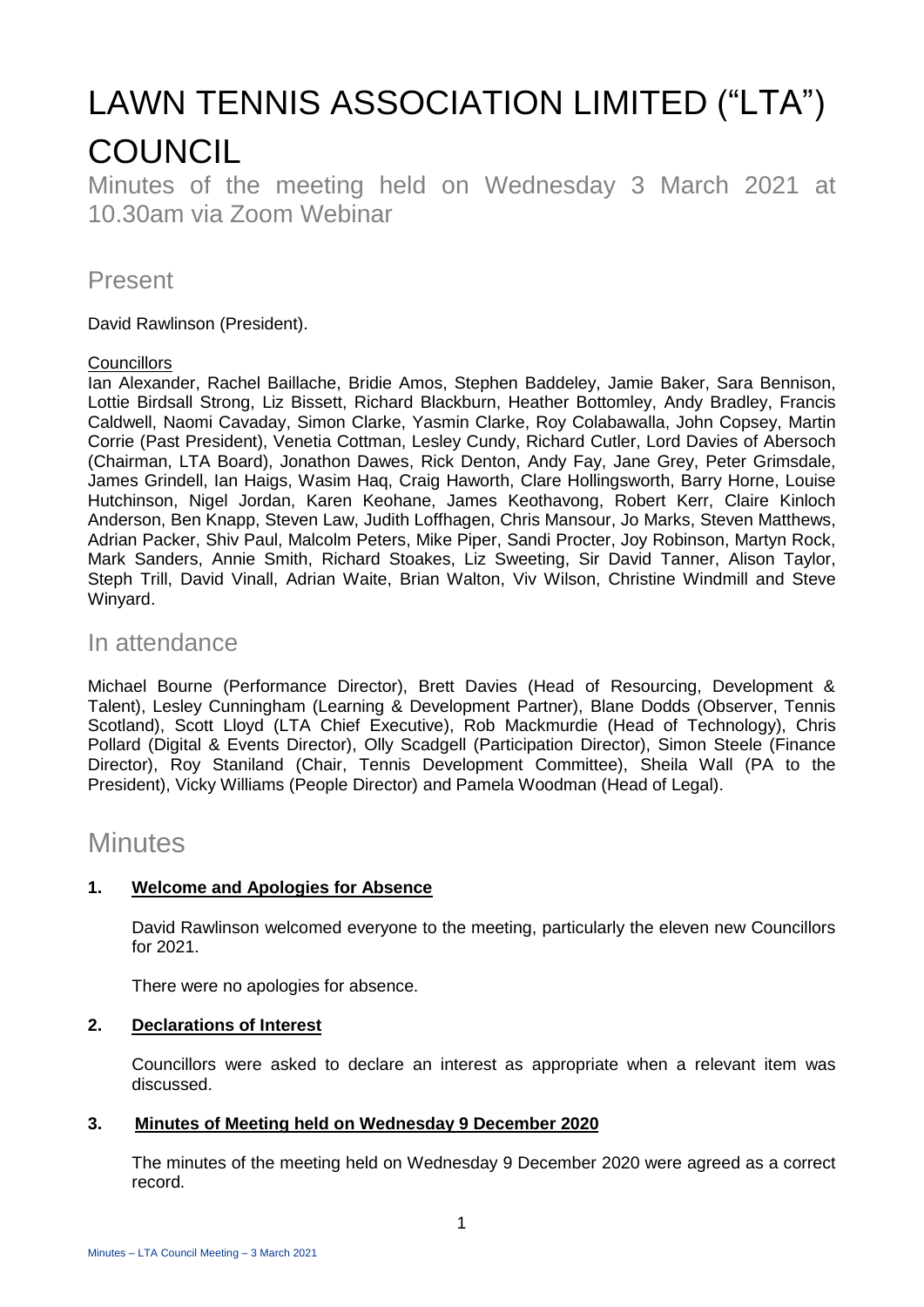#### **4. Matters Arising**

There were no matters arising not covered on the agenda.

#### **5. President's Report**

The President's Report included in the Council papers was taken as read.

David Rawlinson advised that he and Naomi Cavaday will work with a small group of Colleagues on implementing a programme to better engage with Colour Holders as a key stakeholder group for tennis in Britain and he will report on progress later in the year.

In regard to Wimbledon Ticket Reform, David Rawlinson thanked Councillors for their support throughout the consultation process, the feedback from which has helped to evolve the proposals to achieve the right approach. He asked that partner ticket requests be submitted to Ali Ensor by 30 April 2021 but these will, of course, be subject to availability. He added that in due course Counties will receive a sample partner agreement template, easy to use guidelines and access to webinars in respect of the process for the 2022 Championships. He suggested that Councillors e-mail him offline with any queries or concerns.

David Rawlinson thanked Lesley Cundy for her hard work in arranging a successful new Councillor induction the previous afternoon. He then invited each of the new Councillors to say a few words: Bridie Amos (Hertfordshire), Lottie Birdsall Strong (Board Nominated Councillor – "BNC"), Heather Bottomley (Norfolk), Yasmin Clarke (BNC), Jonathon Dawes (BNC), Peter Grimsdale (ABTO), Wasim Haq (BNC), Ben Knapp (Gloucestershire), Judith Loffhagen (BNC), Adrian Packer (BNC) and Shiv Paul (BNC).

#### **6. LTA Chairman's Report**

The Chairman's report included in the Council papers was taken as read. Lord Davies echoed David Rawlinson's welcome to the new Councillors. He thanked volunteers for their continued commitment to the sport. He thanked Scott Lloyd and the Exec team for the sterling job they had done of leading tennis through the challenges of the pandemic. Lord Davies suggested that the pandemic will lead to a digital revolution and that it has highlighted the health and wellbeing agenda. It has also provided an opportunity for tennis to drive participation forward post lockdown. He also referenced the importance of diversity and inclusion in everything the LTA does and how vital it is to invest in and protect tennis facilities.

#### **7. LTA Chief Executive's Update**

The Chief Executive's business update (together with the latest Business Dashboard) included in the Council papers was taken as read.

Scott Lloyd thanked Councillors for their support over the last 12 months. He said he had presented to a Government and Sport England panel on Monday (1 March 2021) in respect of a Government survival support package for sport. The following day he had presented to the Secretaries of State for Education and for Digital, Culture, Media and Sport in relation to getting tennis back into schools post the pandemic. The imminent launch of LTA Youth will mean the LTA is extremely well positioned to support the Government in getting children active again.

Scott Lloyd reported that, since the December Council meeting, the LTA has secured a fouryear agreement with cinch as the title partner of the pre-Wimbledon event at The Queen's Club. As a "disruptive" brand, cinch is synonymous with what the LTA is trying to do in opening up tennis.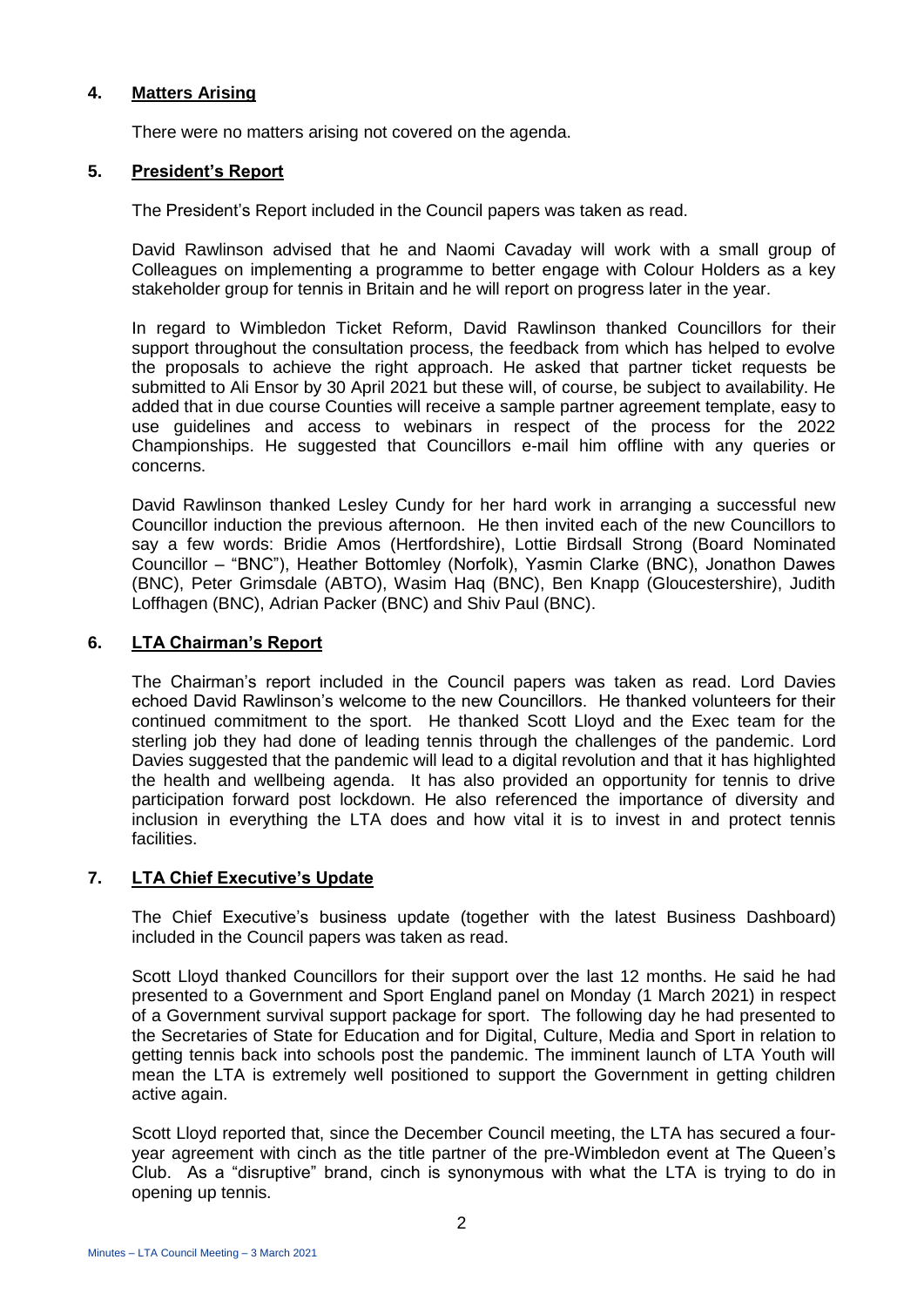He said that engaging with volunteers is vital and the January results from the Volunteer Engagement Survey indicate that volunteer engagement overall is up to 72% (from 61% last year). The Club Health Survey showed an increase since last January from 71% to 75% despite the challenges created by the pandemic. Satisfaction rates in terms of support from the LTA are up to 82% (from 57% last year) reflecting that the work that the LTA is doing to support its venues is recognised.

He said the LTA is prioritising facility investment considerations in respect of the support and resources required for protecting the network of community indoor tennis centres ("CITCs").

Finally, he referred to the ITF wheelchair event to be held at Loughborough later this month and GB's Billie-Jean King Cup tie against Mexico to be held at the NTC on 16 and 17 April 2021. Although both events will be held behind closed doors, it will be good to see our elite players back on court.

A number of points/questions were raised covering: the thinking around the LTA being a disruptor and changing the perception of tennis at all levels across the country; the tracking at Exec level of granular insight into participation trends across all segments of tennis to ensure resources are targeted appropriately (and a request for some of this insight to be shared with Council was noted); and the continued support being given to secure the future of Nottingham Tennis Centre.

#### **8. Tennis Development Committee ("TDC") Update**

The comprehensive update on the activities of the TDC and its work streams included in the Council papers was noted.

Roy Staniland provided further context on the work stream objectives. He advised that Julie Piper will be in touch with Counties shortly in respect of the plans for the Junior County Cups which it is hoped will take place, in line with Government guidance.

#### **9**. **Council Updates**

#### 9.1 **Participation**

Olly Scadgell provided an overview on the various frequencies of participation which show an increase year on year in all but monthly participation and with once a year participation growing by 8% in 2020. He also covered the key objectives of the Venue Registration proposition; the number of registered venues grew last year from 2,686 to 4,268 and the number of declared adult and junior members grew from 616,152 to 707,931. The postcompletion review of this project is nearly complete, as a result of which greater flexibility in payment options is being considered.

He said that 58 club forums were delivered in Q4 of 2020 reaching over 2,000 participants with excellent feedback. A request to provide Council with details on the Counties and clubs which had attended the webinars to date was noted. He referred to the pre-read provided in the Council pack on the ITF World Tennis Number which is one of a number of improvements made to competitions through the Competition Strategy and which will have an impact on growing the number of people who play competitively at all levels of the game.

Finally, he advised that, following feedback from County associations, County dashboards will be introduced this year which will report three times a year in April. August and December across key metrics that are aligned to the regional team and LTA business dashboards.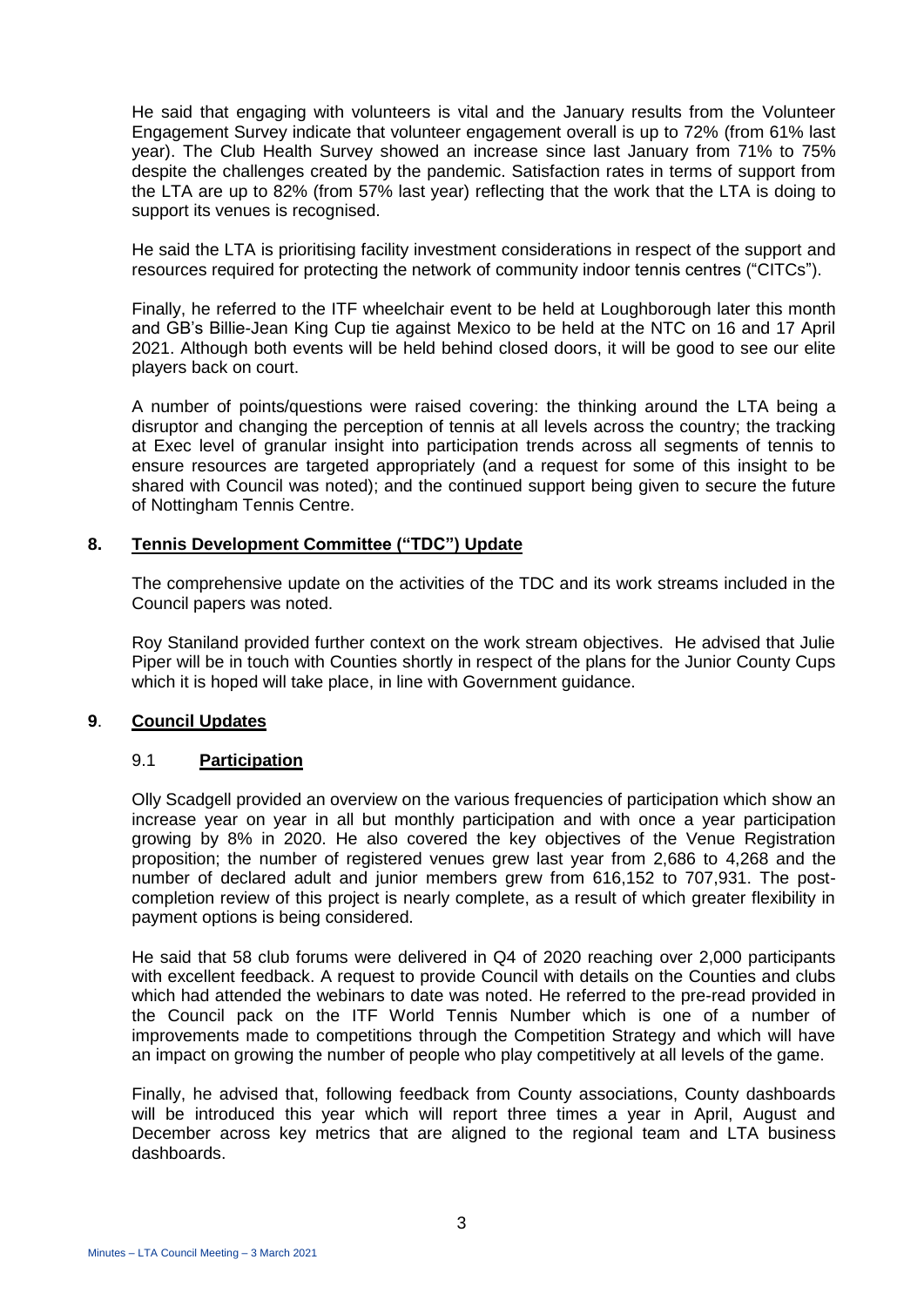A number of points/questions were raised covering: the opportunity to support the Government in keeping children active during the summer holidays through a tennis offer for schoolchildren both inside and outside the school environment, including LTA Youth whose key focus is primary schools; how LTA Youth is relevant to diverse groups of children (including a suggestion from Jonathon Dawes to link in with the Social Mobility Pledge to ensure it reaches areas of deprivation); the importance of doubles/mixed doubles when encouraging more team competition in the younger age groups and at the recreational end of the competitive pathway; and the forthcoming introduction of a Rally app as part of the digital transformation.

#### 9.2 **Performance**

Michael Bourne provided an update on the Performance Strategy, detailing his early observations and outlining the areas of focus in 2021. He said it is important that the 10 year Performance Strategy continues with a level of consistency and stability. Three years into the strategy is a natural point to review its operational delivery to ensure that the LTA is delivering it in the most impactful way. A current priority is ensuring that all parties involved in the strategy delivery across British tennis share a clear understanding of, and are delivering to, British player development standards which can be globally benchmarked for their quality. These standards will vary depending on the stage of the Pathway. The involvement of a wide range of aligned parties across British tennis in delivering the strategy is critical to the shortterm effectiveness and long-term sustainability of the LTA's performance ambitions. He concluded by saying that he is keen to visit Counties and performance centres and added that feedback from Councillors on the direction of the strategy is welcome.

A number of points/questions were raised covering: the suggested use of personality tests to understand how players learn best and to help match them up with the ideal coach (although the current approach is to equip performance coaches to create an environment which provides players and parents with more unique opportunities); the suggestion that consideration be given to asking funded players to give something back to tennis, possibly within their local community; a request for more ITF / Challenger level tournaments to be held in the UK to give competitive play to lower level performance players (whilst noting that, unlike in other countries, the LTA (not the venue) covers the cost of staging these events and so innovative ways of delivering the right level of competition at every level of the pathway is under consideration); and a query as to the need, or otherwise, to come up with options to encourage players to stay in the UK rather than choose the US Scholarship option.

#### 9.3 **Inclusion & Diversity ("I&D") Plan**

Vicky Williams provided a comprehensive update on delivery against the short-term I&D action plan covering the response to Scott Lloyd's open letter, the proposed appointment of an additional independent Board member (with the increase in the size of the Board to accommodate this having been approved by Sport England), the appointment of the seven BNCs and the education of LTA Colleagues. She outlined the process for finalising the strategy with a view to it being published in April but welcomed any further comments or questions, which she noted will be fed into the discussions. She noted that inclusion is a choice everyone makes every day and is central to achieving the LTA's vision of Tennis Opened Up. She added that everyone has a responsibility and the LTA will be held increasingly and publicly accountable for its choices and so it is important for the LTA to make the choice now to be even more inclusive than it already is. She added that she will present at the May Council meeting on the I&D Strategy.

### 9.4 **Technology Update**

Rob Mackmurdie presented on the new, robust technology infrastructure that underpins the Digital Transformation programme and Chris Pollard provided an update on the new ClubSpark agreement and the benefits it will provide to venues and coaches that use the